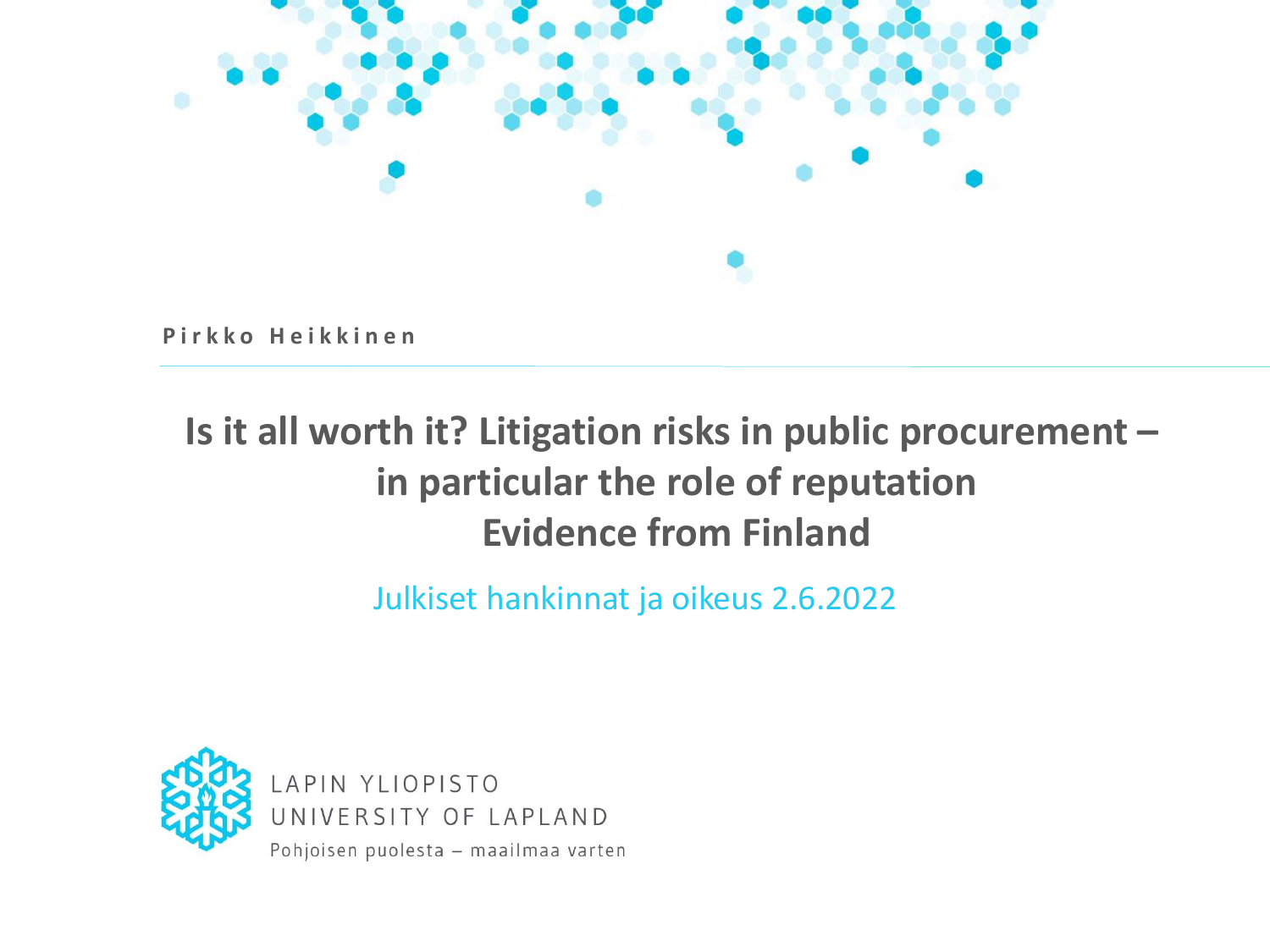

- This study is a part of the Academy of Finland funded research project Comp\_Eff\_PP – Competition and Effectiveness in Public Procurements, decision 340044.
	- Pirkko Heikkinen, University Lecturer and Post Doctoral Researcher, Faculty of Law, University of Lapland, Finland & Kirsi-Maria Halonen, Professor, Faculty of Law, University of Lapland, Finland, ORCID 0000-0002-5947- 6180.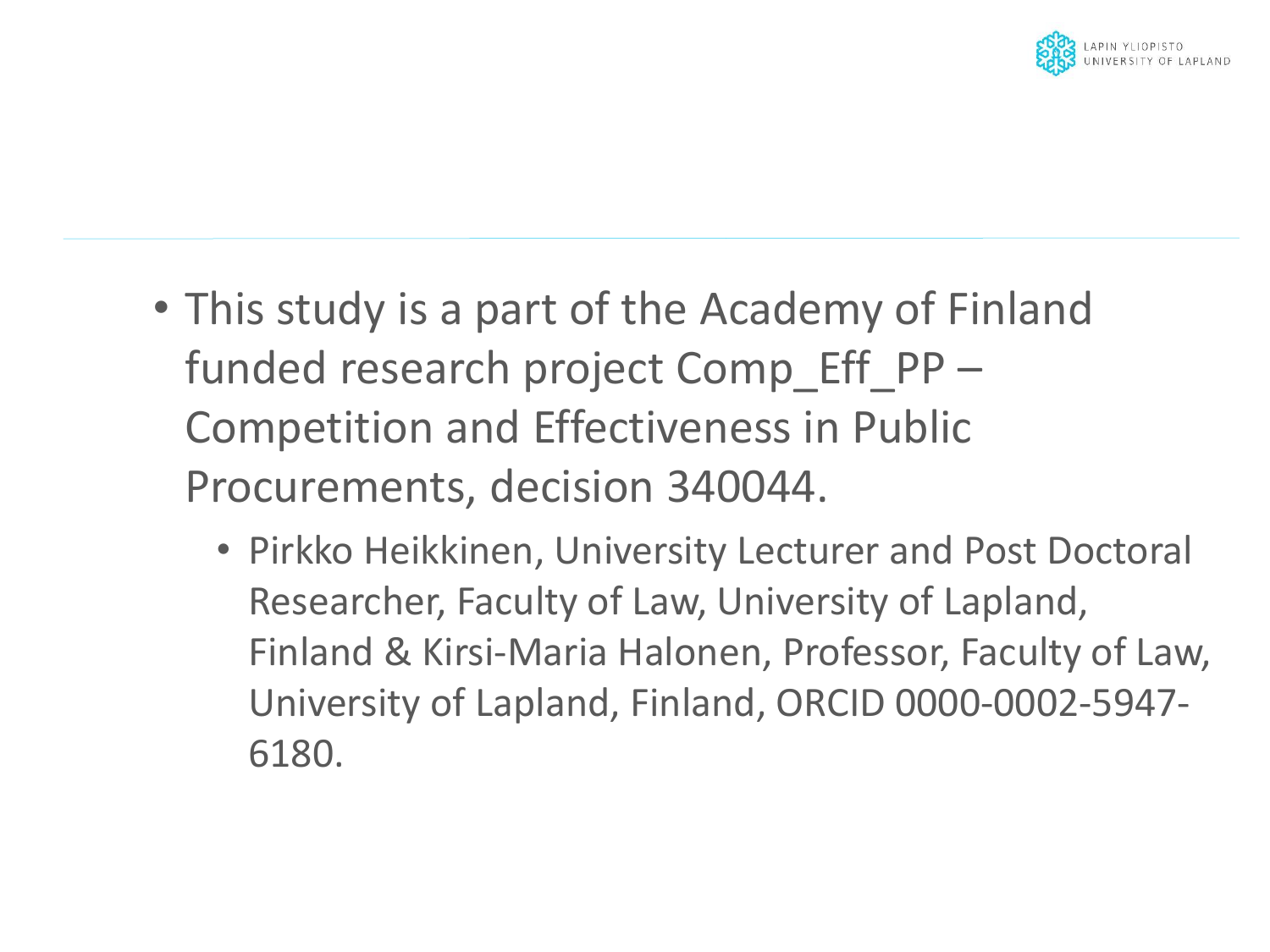# Background and research question

- The role of reputation in companies' decision-making as regards to public procurement litigations has been studied previously
	- Despina Pachnou's Ph.D. thesis from 2003 (UK and Greece): reputation matters
	- Richard Craven and Sue Arrowsmith PPLR 2016 (UK): reputations matters + SMEs' possibilities to challenge a decision are limited due to their financial resources
- Which factors affect companies' litigation decisions in Finland and in particular, do reputational concerns have an impact on these decision?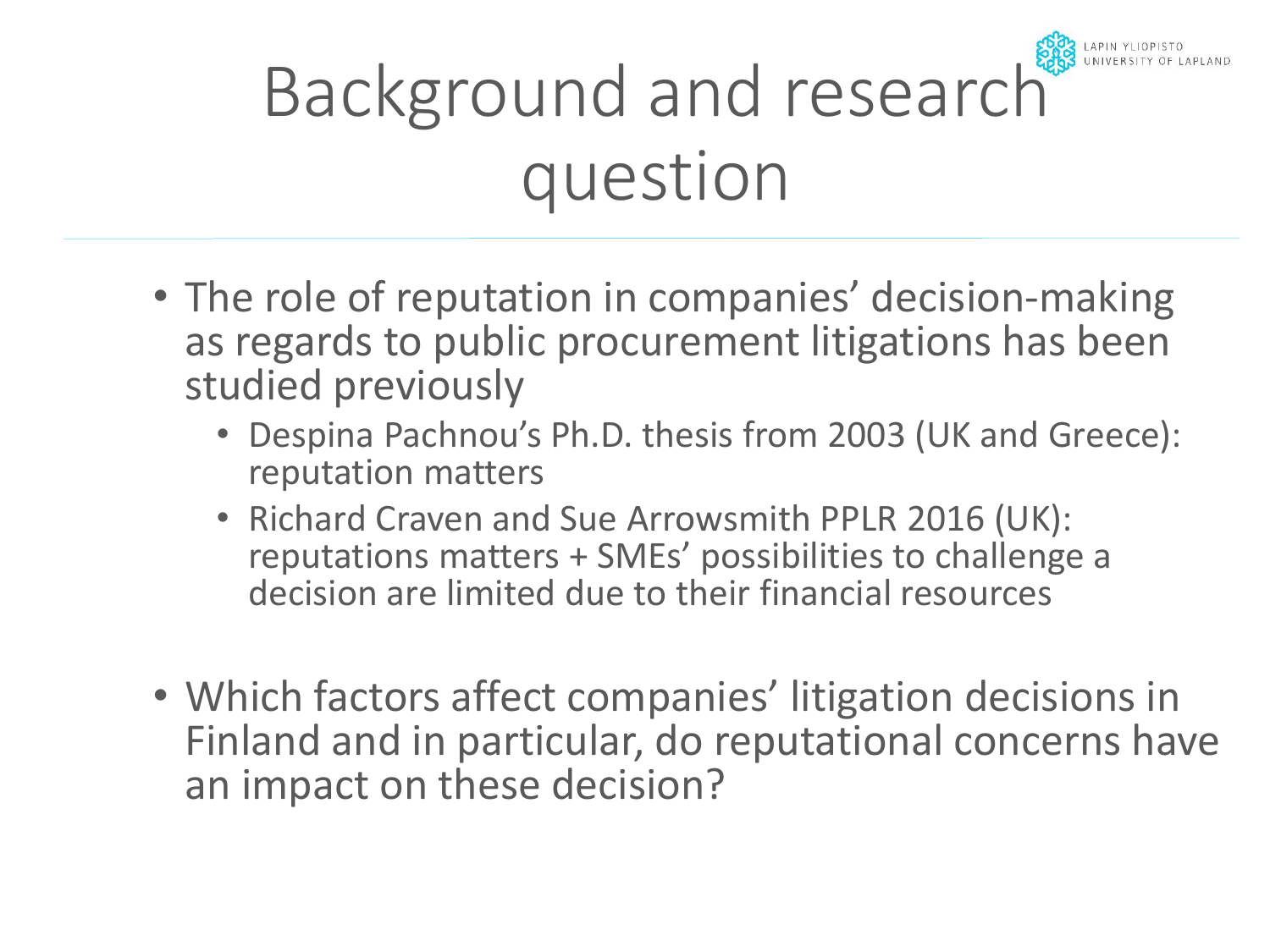

## The empirical study

- Dataset of 316 withdrawn appeals from the Finnish Market Court in the years 2020 and 2021
- Removed all the cases, which were withdrawn due to the removal of the award decision and interruption of the award procedure
- E-survey March-April 2022
	- 103 cases
	- 86 companies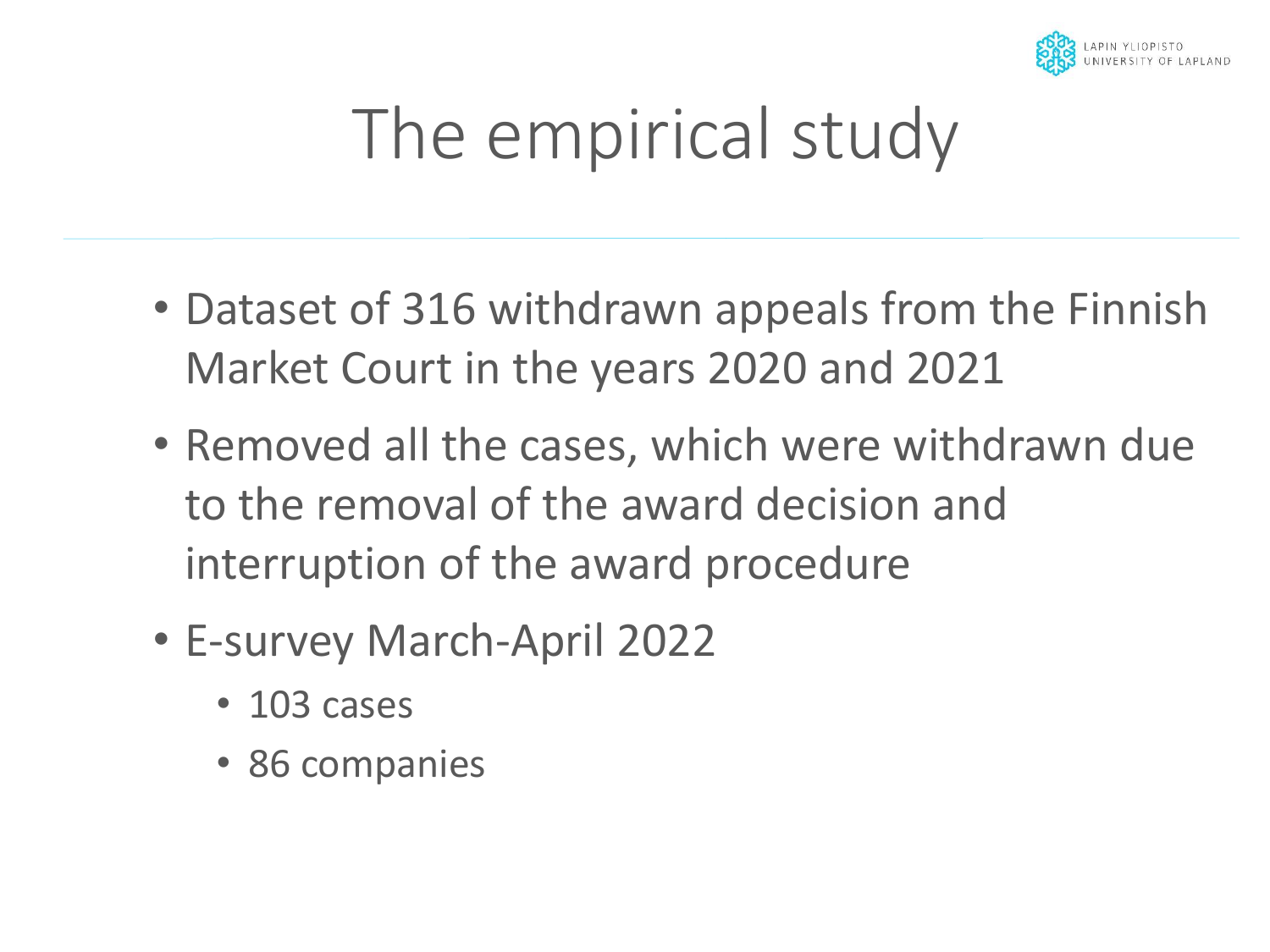### Responses by the size of the LAPIN YLIOPISTO companies

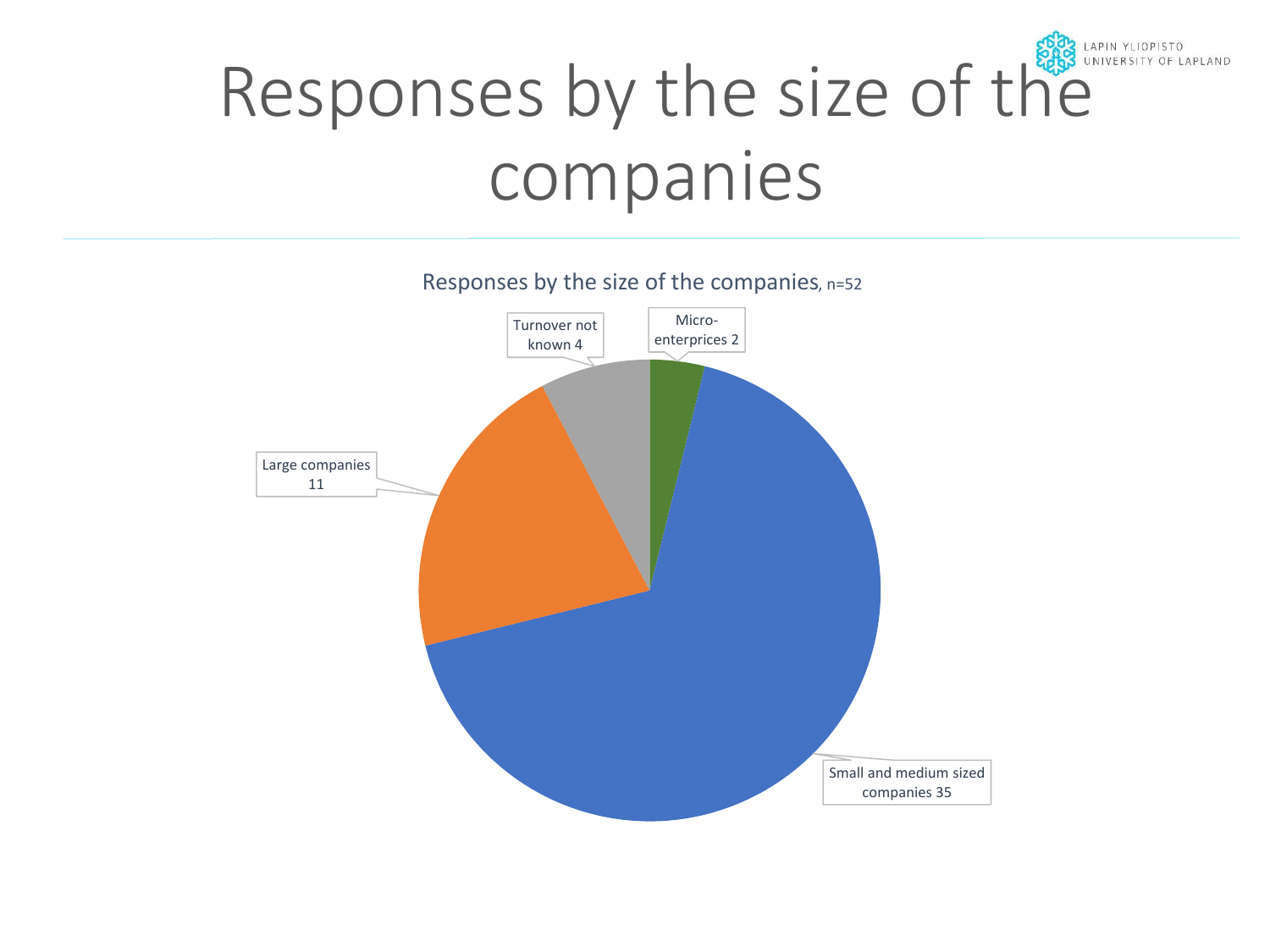### Did reputation concerns affect the CANNICRISTRY OF LI withdrawal decision in the case concerned? n=52

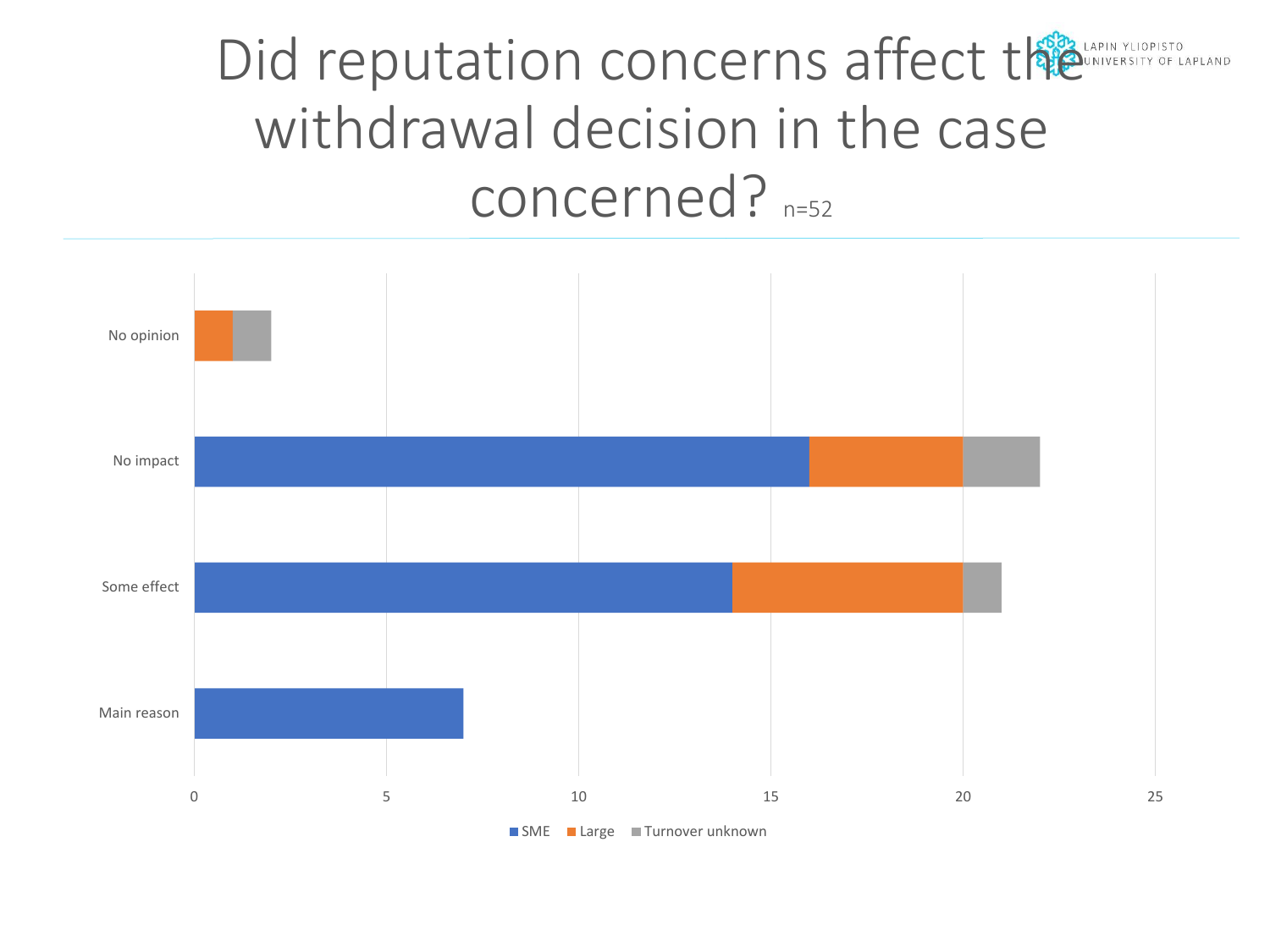### Will you refrain from lodging a procurement appeal in future due to reputational risks towards contracting authorities or potential business partners?

n=52

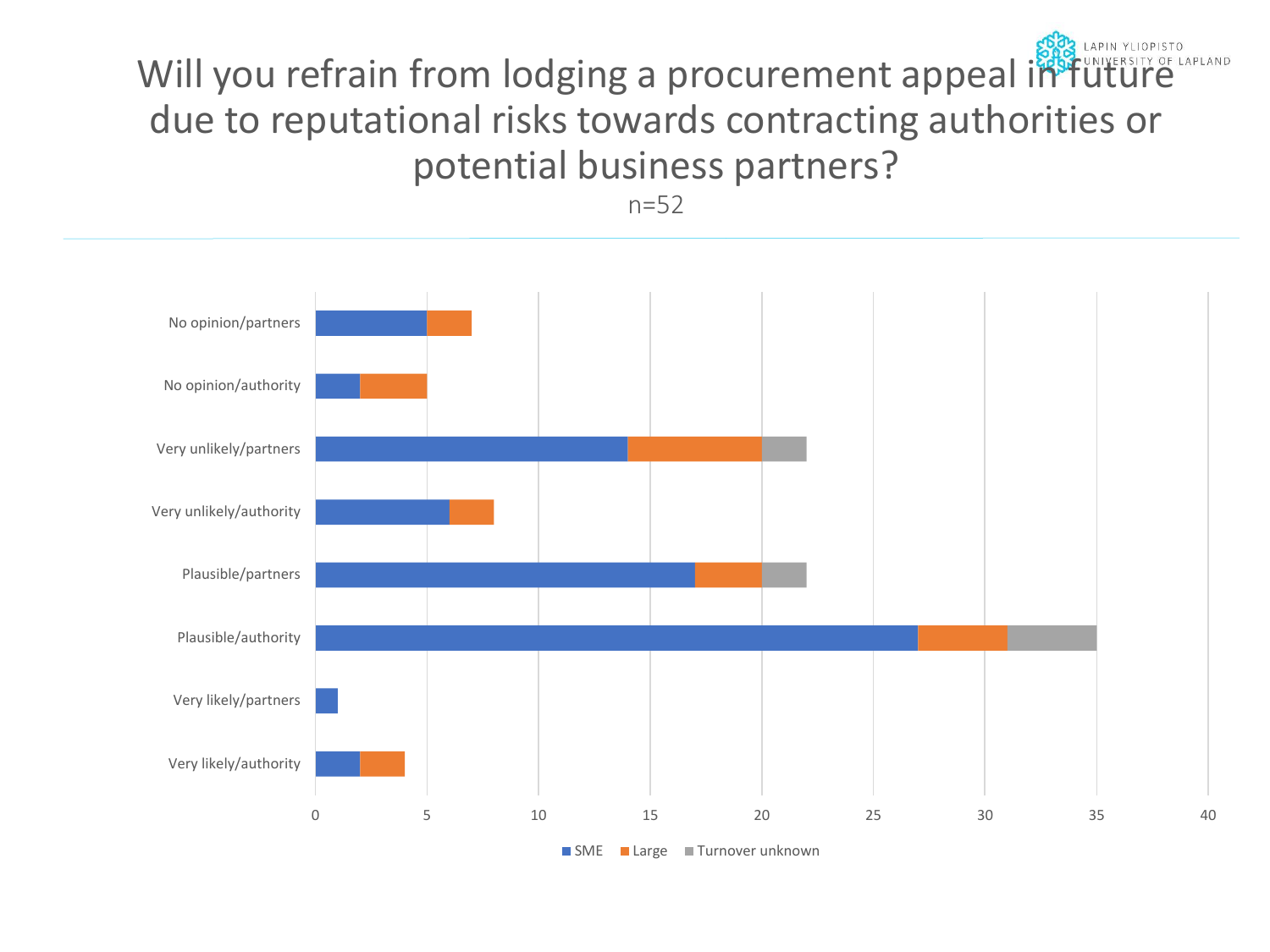Did the possibility to get a significantly lower court fee if appeal was cancelled, affect the withdrawal decision in the case concerned? n=52

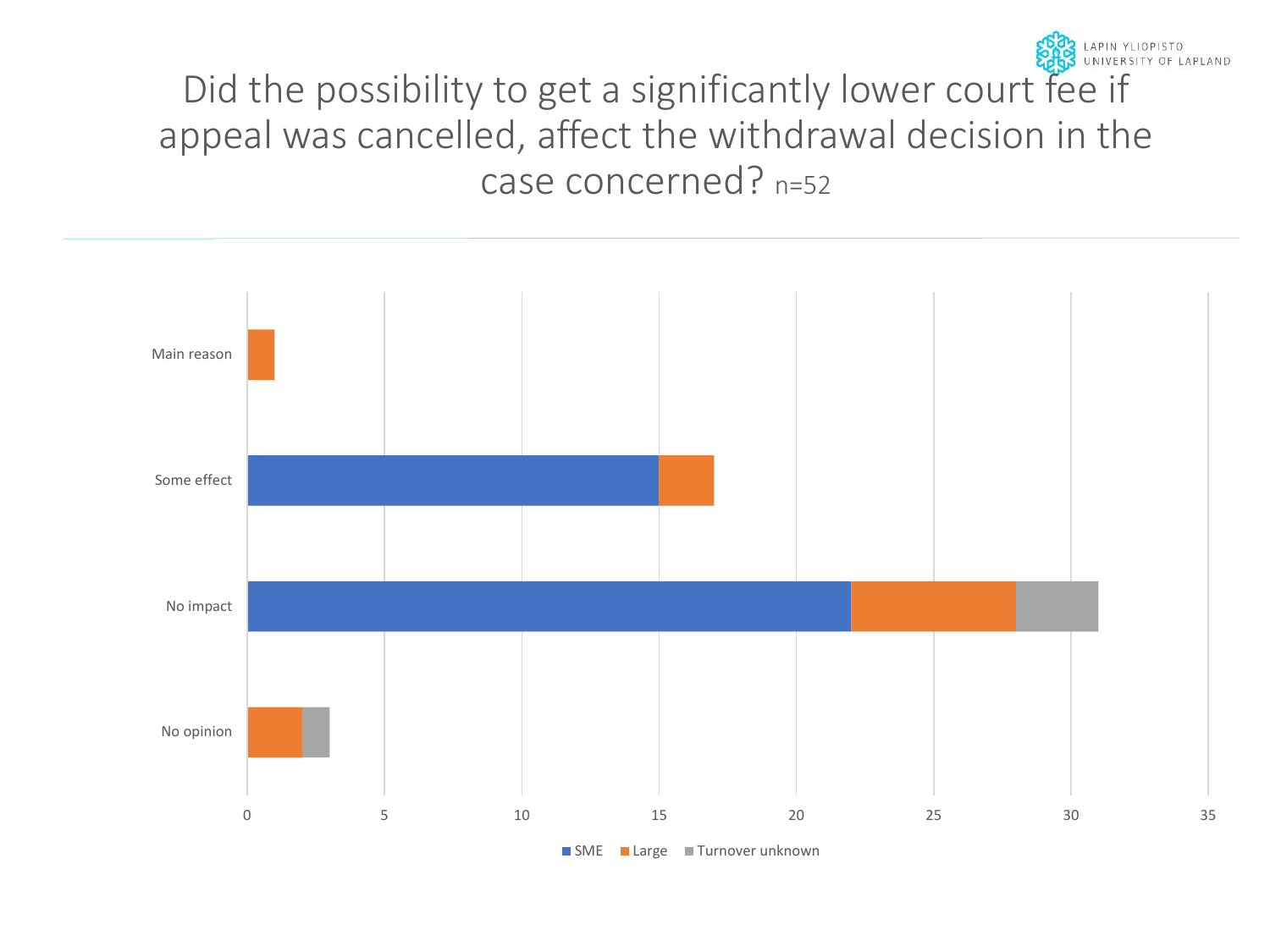

## Other factors that contributed to the decision to withdraw the appeal

#### **Other factors alone or in combination with reputational risks and/or court fees**

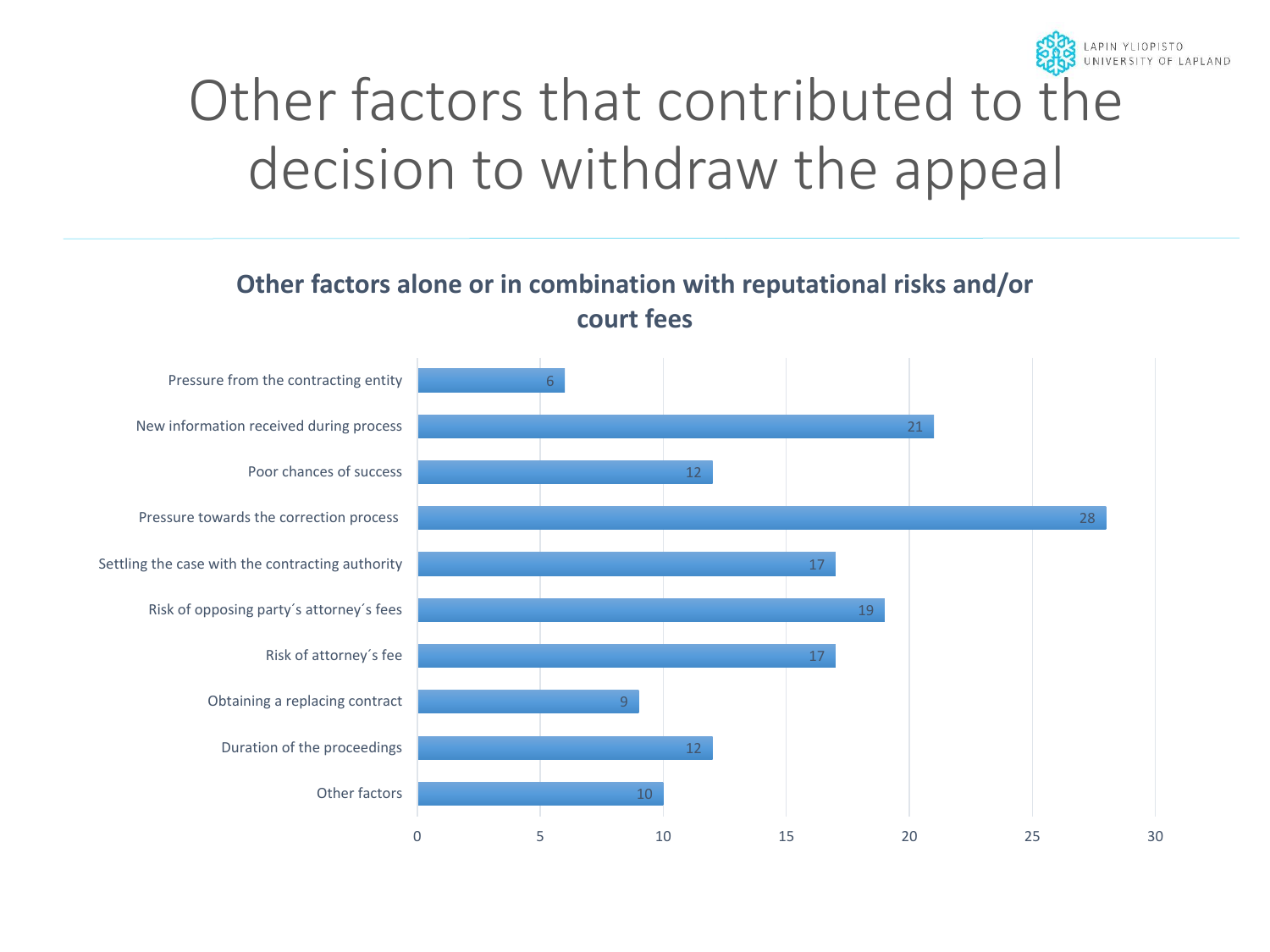

## Conclusions

- Reputational factors influence companies' litigation related decisions
	- Confirms the findings made in the earlier research literature
- Many companies consider refraining from litigating in the future due to reputational risk
	- Particularly in relation to the contracting authority
- The amount of court fees did not seem to play an important role in companies' decisions
	- A clear distinction between SMEs and large companies.
		- Also the risk of having to pay attorney fees seems more important for SMEs
- Multiple factors need to be considered and companies' decisions may vary on the basis of
	- their role in the market,
	- the contract's importance to their operation
	- The gravity of contracting authority's infringement